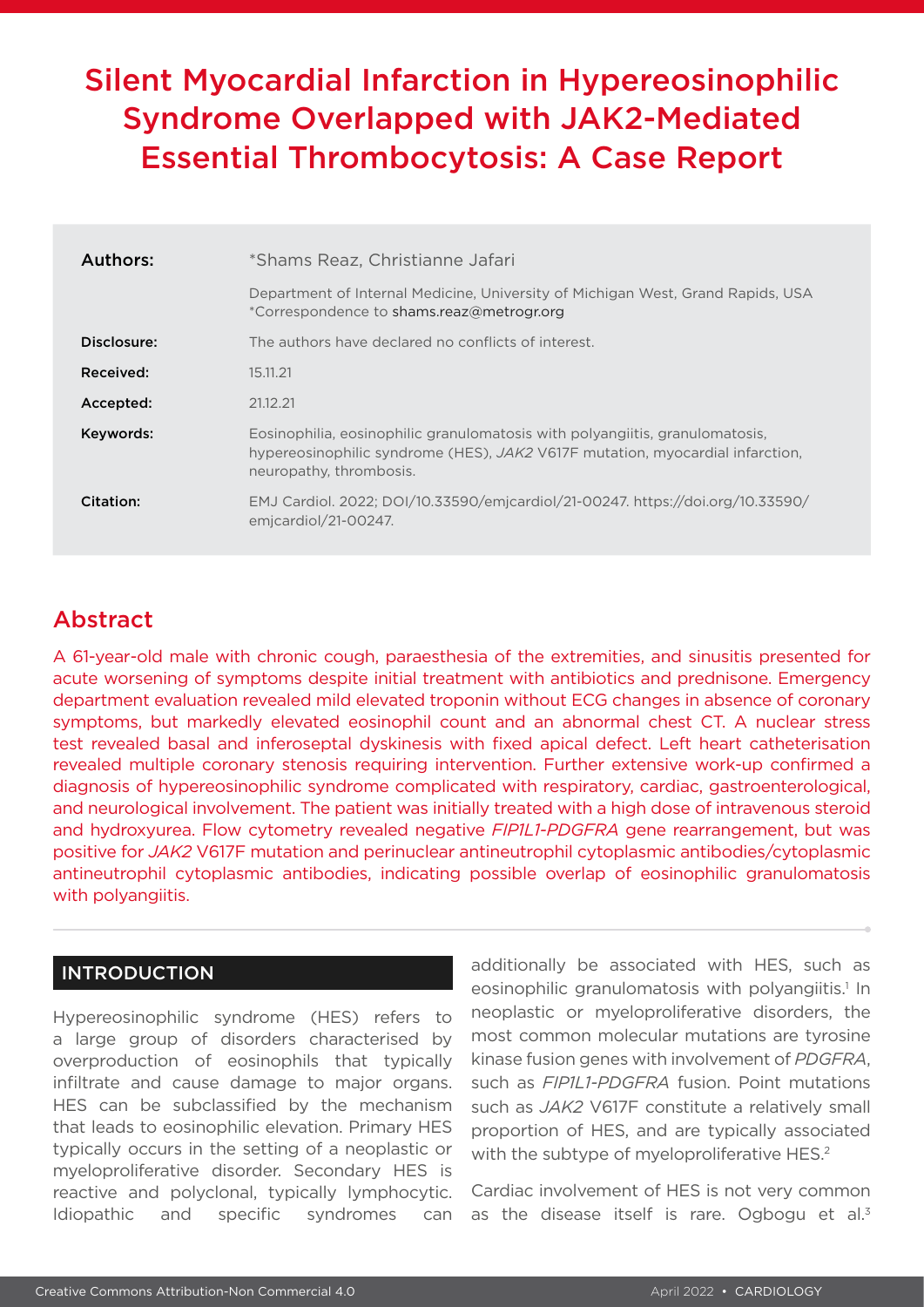described the staged damage of myocardium based on the chronicity of disease. Ogbogu et al.<sup>3</sup> observed acute myocardial necrosis within a mean time of 5.5 weeks from initial diagnosis, whereas thrombus formation was noted within 10 months and fibrosis at the 24.5 month mark.<sup>4,5</sup> Cardiomyopathy is theorised to be secondary to ventricular vascular damage, but subvalvular involvement has also been reported. Echocardiogram, cardiac MRI, and endomyocardial biopsy remains the mainstay of diagnosis, and treatments are usually diseasedirected conventional therapy. This manuscript reports a unique case of HES in addition to *JAK2*  V617F-mediated essential thrombocytosis with multi-organ involvement. Most importantly, the authors report a case of myocardial infarction in the absence of acute cardiac symptoms.

## CASE PRESENTATION

A 61-year-old White male presented to the emergency department complaining of chronic cough. The patient stated that the cough had begun 5 months prior and that they had been intermittently placed on azithromycin and prednisone, with the most recent course ending 1.5 weeks prior to their presentation. The patient endorsed a productive cough with white sputum, night sweats, a 5 lb weight loss, and decreased appetite over the course of the previous week. They also noted fatigue and bilateral upper and lower extremity ('glove-andstocking') paraesthesia in the previous few days. The patient denied chest pain or shortness of breath with no fevers or chills. The patient was tested for COVID-19 a few days before their visit to the emergency department, for which they presented a negative result.

Pertinent medical history included asthma and an unprovoked deep vein thrombosis in 2019. Social history showed significant tobacco use for 5 years, with the patient quitting 10+ years ago.

Upon arrival to the emergency department, the following vitals were obtained: blood pressure of 138/87; pulse of 83 beats per minute; temperature of 36.6 °C; respiratory rate of 20 breaths per minute; and oxygen saturation of 94%. A physical exam was significant for subjective paraesthesia in hands and legs bilaterally upon neurological testing, but the remaining examination was

otherwise benign. Initial lab testing included a complete blood count, which was significant for the following: white blood cell count of 25.5; platelet count of 523; absolute eosinophil count of 9.4; erythrocyte sedimentation rate elevated at 46; and troponin of 0.790. Initial diagnostic testing included ECG interpreted as sinus rhythm with a rate of 85 beats per minute, and no evidence of acute infarct. CT angiogram of the chest demonstrated patent pulmonary arteries with no central filling defect, subtle 'tree-in-bud' opacities, mild peribronchial thickening in both lung bases, and hilar lymphadenopathy. CT angiogram additionally demonstrated a small right-sided pleural effusion.

Initial differential diagnoses included atypical pneumonia, vasculitis, pneumoconiosis, allergies, fungal and parasite infection, collagen vascular disease, HES, and potential drug side-effects.

Upon further questioning, the patient reported a chronic intermittent cough for the past 2 years, with a chronic history of sinusitis. They also noted owning a bird feeder that they changed regularly, and further stated that they had been planting trees in the fields behind their house for the past couple of weeks. Lastly, they reported new-onset dysphagia to food and wheezing. The patient was heterosexually monogamous with their wife.

It was decided to consult infectious diseases, pulmonology, and cardiology. Due to the patient's CT angiogram and previous lab results, HIV labs, antinuclear antibody, and an Ig panel were drawn, all of which were within normal limits. Folate and B12 levels in relation to the new-onset stockingglove paraesthesia were insignificant. Due to the patient's elevated troponin levels, a heparin drip was ordered, while maximum troponin (1.7) was continuously monitored with serial ECG. An inflammatory panel revealed elevated C-reactive protein as well as a total creatine kinase of 626.

Pulmonology evaluated the patient and recommended a fungal/parasite panel, which was negative. Blood cultures showed no growth over 48 hours.

Cardiology believed the presentation could possibly be attributed to viral myocarditis and ordered the following panels: cytomegalovirus, Epstein–Barr virus, Coxsackie B, hepatitis C, parvovirus, and mycoplasma. All showed levels that were within normal limits. Cardiac lipid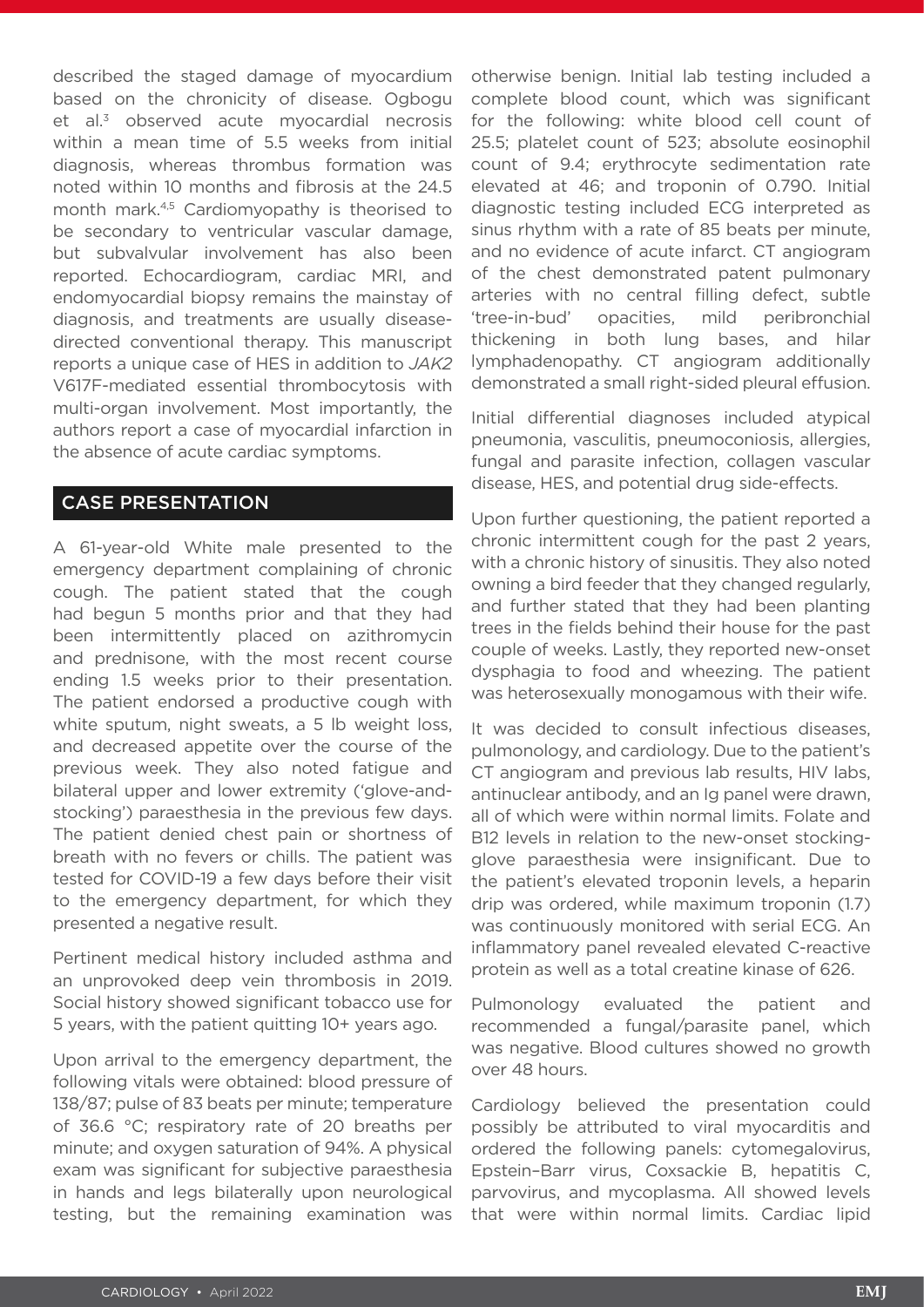#### Table 1: Summary of pertinent diagnostic test for new diagnosis of hypereosinophilic syndrome and essential thrombocytosis.

| <b>Diagnostic test</b>             | Result                                                                                                                                                                              |
|------------------------------------|-------------------------------------------------------------------------------------------------------------------------------------------------------------------------------------|
| Erythrocyte sedimentation rate     | 46 mm/hour                                                                                                                                                                          |
| ANA, DsDNA, Rh factor              | Negative                                                                                                                                                                            |
| Total IgA                          | 264 mg/dL                                                                                                                                                                           |
| Total IgG                          | 1,481 mg/dL                                                                                                                                                                         |
| Total IgM                          | 116 mg/dL                                                                                                                                                                           |
| Total IgE                          | 74.5 kU/L                                                                                                                                                                           |
| Stool ova and parasite             | Negative                                                                                                                                                                            |
| Fungal studies                     | None detected                                                                                                                                                                       |
| Arterial pH                        | 7.43                                                                                                                                                                                |
| Creatinine                         | 0.969 mg/dL                                                                                                                                                                         |
| Serum albumin                      | 3.5 g/dL                                                                                                                                                                            |
| Liver enzymes                      | AST: 35 U/L<br>ALT: 27 U/L                                                                                                                                                          |
| Alkaline phosphatase               | 112 U/L                                                                                                                                                                             |
| Troponin                           | 0.790 ng/mL                                                                                                                                                                         |
| Brain natriuretic peptide          | 94.3 pg/mL                                                                                                                                                                          |
| Folate                             | 11.43 ng/mL                                                                                                                                                                         |
| Thyroid-stimulating hormone        | 1.933 uIU/mL                                                                                                                                                                        |
| International normalised ratio     | 1.2                                                                                                                                                                                 |
| Vitamin B12                        | 383 pg/mL                                                                                                                                                                           |
| Free <b>K</b> chain                | 3.33 mg/dL                                                                                                                                                                          |
| Free $\lambda$ chain               | 2.04 mg/dL                                                                                                                                                                          |
| Complement 3                       | 138.9 mg/dL                                                                                                                                                                         |
| Urine protein electrophoresis      | Small albumin band                                                                                                                                                                  |
| Lipid profile                      | HDL: 30 mg/dL<br>LDL: 102 mg/dL                                                                                                                                                     |
| Fluorescence in situ hybridisation | No evidence for the FIB1L1-PDGFRA gene fusion, or<br>rearrangements of PDGFRA, PDGFRB, FGFR1, or JAK2<br>genes                                                                      |
| Bone marrow biopsy                 | Peripheral blood or bone marrow features suggestive<br>of chronic myeloid leukaemia, BCR-ABL1+ are not noted<br>in the current specimens, nor are abnormal mast cell<br>infiltrates |

ANA: antinuclear antibody; ALT: alanine transaminase; AST: aspartate transaminase; DsDNA: double-stranded DNA antibody; HDL: high-density lipoprotein; LDL: low-density lipoprotein; Rh: rheumatoid.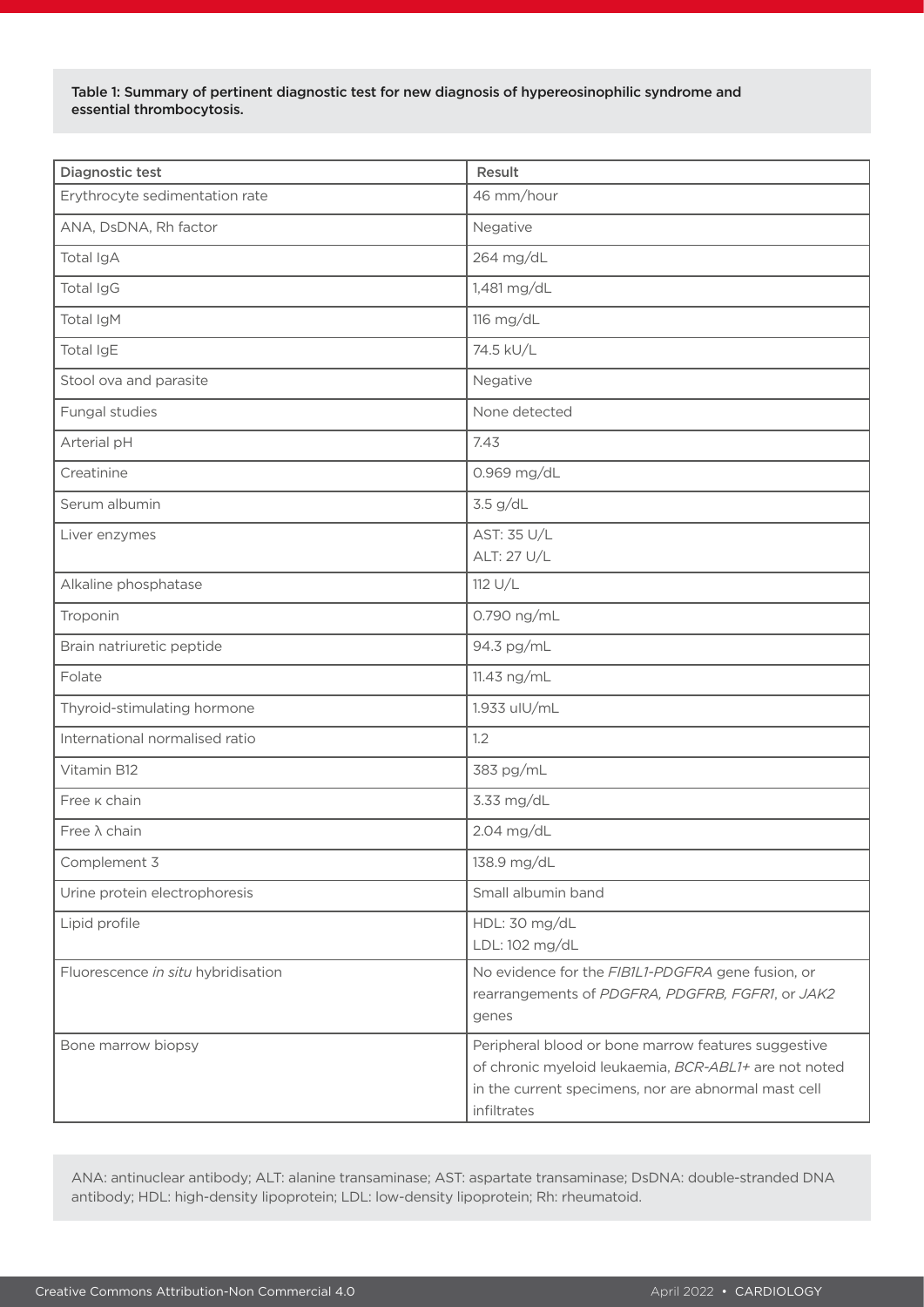profile was additionally insignificant (Table 1). An echocardiogram without contrast was performed and showed no focal wall motion abnormalities; estimated ejection fraction of 55%; normal right ventricular size and function; and no left ventricular thrombus. Nuclear stress imaging demonstrated a reduced left ventricular ejection fraction of 44% with a fixed defect in the apical wall and dyskinesis of the basal inferoseptal segment [\(Supplementary Figure 1\)](http://emj.emg-health.com/wp-content/uploads/sites/2/2022/04/Reaz-Supplementary-Figure-1.pdf). At this point, the patient continued to deny experiencing any chest pain. Following the abnormal stress test, a left heart catheterisation with selective coronary angiography was performed that revealed mildly reduced left ventricular systolic function with ejection fraction of 45%. A moderate coronary atherosclerosis of 50% in the posterior lateral branch was identified. Upon second review of the study by a different cardiologist, it was deemed that the patient's posterior coronary artery was potentially severe rather than moderate, and a repeated left heart catheterisation was planned. The patient remained free of chest pain and haemodynamically stable. On Day 4, a second coronary angiography with contrast showed that the mid-left anterior descending vessel had a focal stenosis of 80%, with evidence of post-stenotic dilation. Instantaneous wave-free ratio was performed for functional testing and resulted in an abnormal value of 0.74, indicating ischaemia. Therefore, a drug-eluting stent was placed in the mid-left anterior descending vessel. The posterior left ventricular branch appeared to show moderate-to-severe stenosis up to 70%, but presented as normal on instantaneous waveform ratio, and was left for medical therapy ([Supplementary Figure 2](http://emj.emg-health.com/wp-content/uploads/sites/2/2022/04/Reaz-Supplementary-Figure-2.pdf)).

Despite elevated eosinophil levels, as the fungal, parasite, and viral panels were negative, and the patient also exhibited extensive cardiopulmonary involvement, perinuclear antineutrophil cytoplasmic antibodies and cytoplasmic antineutrophil cytoplasmic antibodies were additionally obtained. These showed elevated titres of 1:320 with a positive myeloperoxidase antibody index. Eosinophil levels continued to increase from 9.4 K/μL at admission to 11.1 K/μL on Day 3. Haematology and oncology were consulted as the combination of symptoms presented were concerning for potential HES. *BCR-ABL1* and *FIP1L1-PDGFRA,* as well as flow cytometry of the patient's peripheral blood

smear, were further obtained. Figure 1 illustrates blood smear findings that revealed leukocytosis reflecting marked eosinophilia (absolute eosinophil count approximately 11,000/μL), but no features suggestive of acute leukaemia. Fluorescence *in situ* hybridisation was negative for *BCR-ABL* and *FIP1L1-PDGFRA*. *JAK2* testing was added due to the patient's platelet count, which continued to trend upward from admission, and was found to be positive for *JAK2* V617F mutation. A bone marrow biopsy was obtained, which showed modest hypercellular marrow, as well as increased maturing eosinophils and mature granulocytes. Serum protein electrophoresis was remarkable for a polyclonal increase in IgG4. Urine protein plasmapheresis was negative for Bence Jones proteins.

Varas-Lorenzo et al.<sup>6</sup> demonstrated that use of oral corticosteroid therapy of more than 10 mg/ day for 30 days increases risk of acute myocardial infarction. Since immunosuppressive benefits of steroids in the setting of acute hypereosinophilic syndrome outweighs relative increased risk of myocardial infarction, the patient was started on intravenous Solu-Medrol (Pfizer Inc., New York City, New York, USA) 125 mg daily. The patient subsequently reported feeling symptomatically better after starting steroids and showed mildly improved eosinophilia levels.

Following this, the patient was officially diagnosed with hypereosinophilia of unknown aetiology with plans to be discharged on Day 5 of admission, with prescription for prednisone 60 mg daily and an outpatient follow-up referral with haematology and oncology. The patient was also diagnosed with acute myocardial infarction and cardiac findings were suspected to be secondary to myocarditis with hypereosinophilia. The patient was started on dual antiplatelet therapy with aspirin and prasugrel, as well as a statin, angiotensin-converting enzyme inhibitor, and β-blocker.

On follow-up with haematology and oncology, it was suspected that the patient had an overlap with hypereosinophilic syndrome, as well as *JAK2*+ essential thrombocytosis after examination of the patient's lab work. Figure 2 demonstrates the course of eosinophil response with immunosuppression therapy over time. The patient's initial complaints of cough, dysphagia, and generalised fatigue were resolved shortly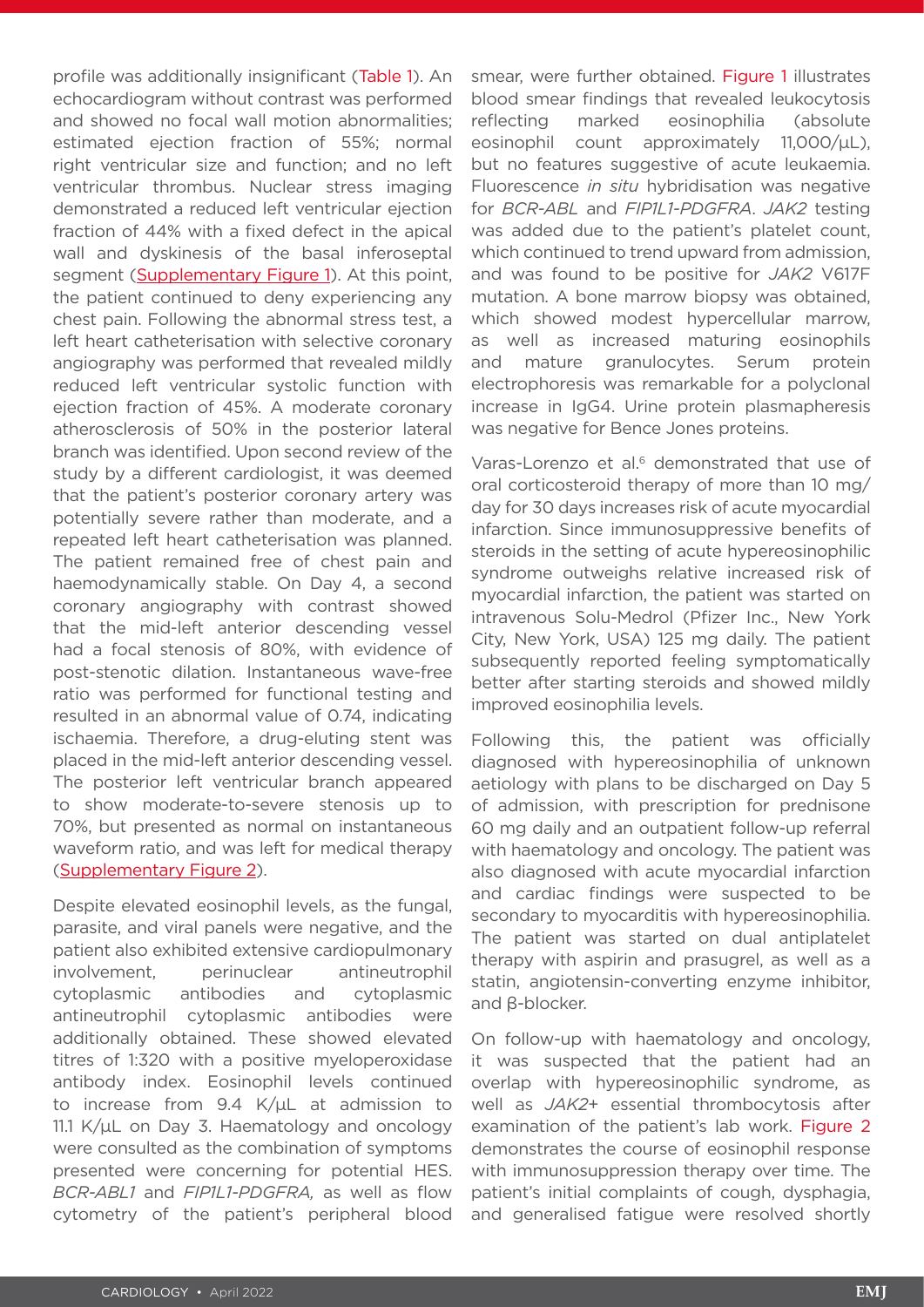

Figure 1: Core biopsy confirming infiltration of eosinophils in the bone marrow correlated with peripheral finding of eosinophilia.



#### Figure 2: Absolute eosinophilic count trended with time and response to therapy.

Initiation of immunosuppression with steroid therapy significantly suppresses eosinophil count and improves clinical symptoms. Addition of hydroxyurea maintains long term suppression. A) Intravenous Solu-Medrol (Pfizer Inc., New York City, New York, USA) 125 mg started. **B)** Discharged from hospital (on prednisone 60 mg). C) Prednisone increased to 80 mg and hydroxyurea 500 mg daily added.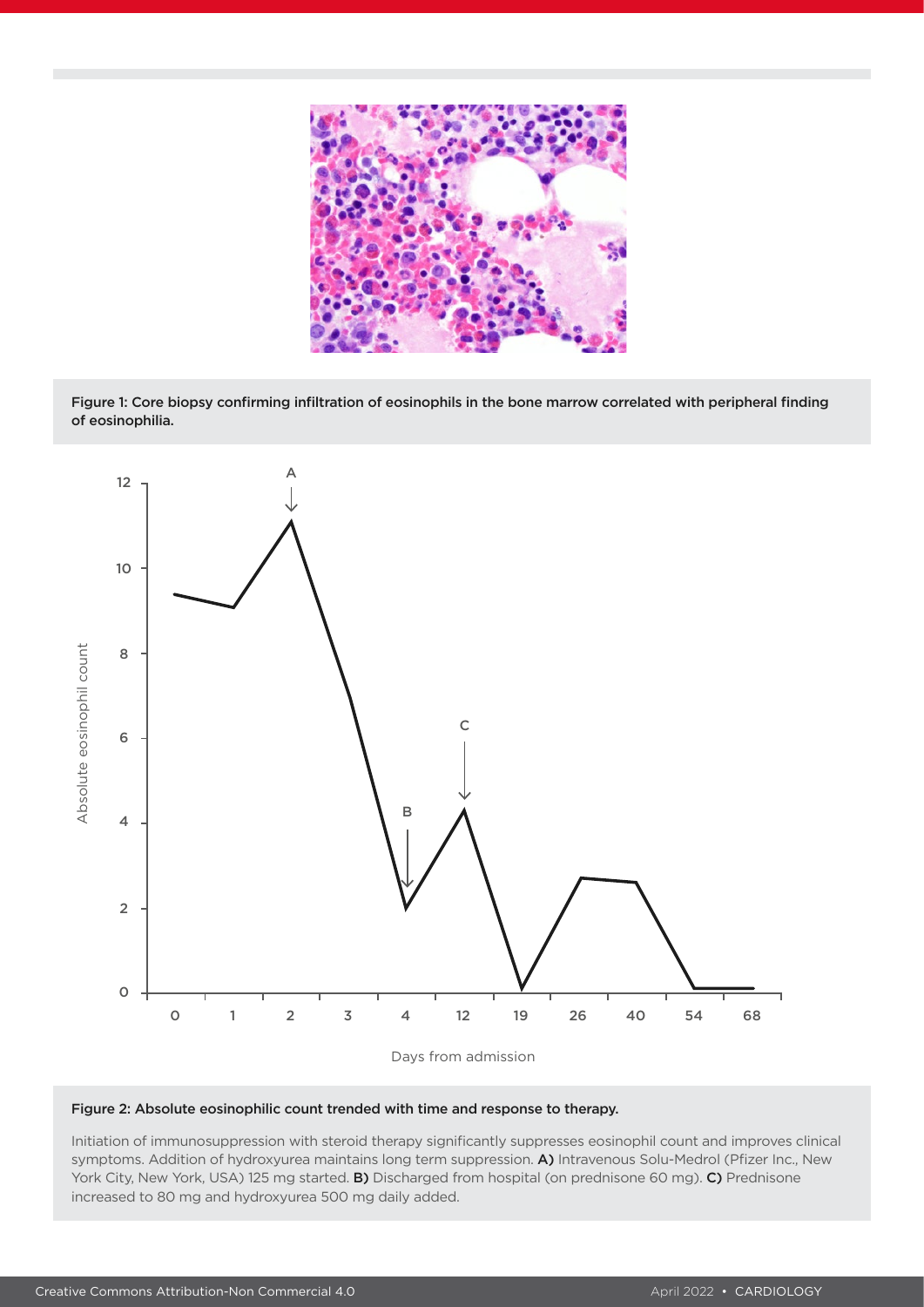with treatment. Initiation of hydroxyurea maintained long-term suppression, and no further eosinophilia or deteriorating symptoms were noted over the course of 12 months.

The patient additionally visited rheumatology, who were unable to perform a biopsy to assess eosinophilic granulomatosis with polyangiitis as the patient recently received high-dose steroids. Based on the lab findings and clinical involvement of the heart and other organs, the patient is currently being evaluated for possible monthly intravenous cyclophosphamide infusion instead of hydroxyurea in combination with steroids.

## **DISCUSSION**

HES is a group of disorders with markedly elevated eosinophils as well as tissue infiltration. It is defined as a persistent absolute eosinophil count >1,500 cells/μL in peripheral blood on at least two examinations with the presence of eosinophil-mediated organ damage.<sup>7</sup> There are a variety of clinical variants of HES categorised by their causes: myeloproliferative, lymphocyticassociated HES, familial, idiopathic, and specific syndromes associated with HE (overlap HES).<sup>8</sup> Based on previous studies and reports, venous thrombosis is a well-known complication.<sup>7,8</sup> It is interesting that many of these studies report venous thrombosis in regards to Budd–Chiari manifestation, $<sup>7</sup>$  whereas this patient's possible</sup> major manifestation was in an unprovoked deep vein thrombosis 1 year prior.

Only a few articles report HES in association with *JAK2* V617F mutation, and typically this is in conjunction with chronic myeloproliferative neoplasm.7,9 Furthermore, it was found that in documented cases with positive *JAK2* V617F and a normal karyotype lacking *FIP1L1-PDGFRA*, patients were more resistant to standard treatment with steroids and hydroxyurea.9 Interestingly, this patient seemed to improve with these therapies. Peripheral neuropathy accounts for a majority of the neurologic manifestations of HES; however, the pathophysiology remains largely unexplained and should be further investigated.<sup>10</sup>

With multi-organ infiltration, it is well known that elevated eosinophils can cause damage to the heart, and eosinophilic myocarditis is a major cause of morbidity and mortality among patients.

Loeffler's endocarditis is another manifestation of HES, described as eosinophil degranulation causing specific toxic effects of cationic protein on the plasma membrane leading to endomyocardial disease.<sup>11</sup> Echocardiogram and CT imaging are initially performed to assess for left or right ventricular apical obliteration or thrombi formation, as well as evidence of restrictive cardiomyopathy. Endomyocardial biopsy remains the gold standard to diagnose Loeffler's endocarditis.<sup>12</sup> Interestingly, no apical obliteration, left ventricular thrombus, or clinical manifestation of restrictive cardiomyopathy were noted in this patient. Retrospectively, echocardiogram with contrast, and/or cardiac MRI with possible, if indicated, endomyocardial biopsy should have been performed to rule out atypical Loeffler's endocarditis or endomyocardial fibrosis. Further, an intracoronary imaging would have been beneficial to characterise the morphology of atherosclerotic plaques, erosion, or rupture.

In relation to multivessel coronary stenosis during eosinophilic crisis, the aetiology of sudden myocardial infarction remains unknown. Due to their advanced age, gender, mild dyslipidaemia, and smoking history, this patient is susceptible to above-average cardiovascular risk for plaque rupture. However, their troponin elevation during eosinophilic crisis raises the question as to whether coronary stenosis was acute precipitation of exaggerated plaque rupture and thrombosis due to hypercoagulable state from HES, or essential thrombocytosis, or a combination of both. Individually, it is hypothesised that toxicity from excessive eosinophils and the clotting cascade activation is one of the mechanisms of myocardial injury in HES. In the presence of *JAK2* V617F, the plethora of platelets perhaps further propagates thrombosis formation at a much faster rate than either disease separately. If thrombosis is the aetiology, this can explain why acute myocardial infarction and stenosis precipitated shortly after the onset of eosinophilic syndrome. In addition to acute thrombus formation, myocarditis, endomyocardial fibrosis, and atypical Loeffler's endocarditis need to be considered in differential diagnosis. Further basic science research *in vivo* models can decipher signalling pathways, and likely identify key players to target for hypercoagulable state in this overlapping syndrome.